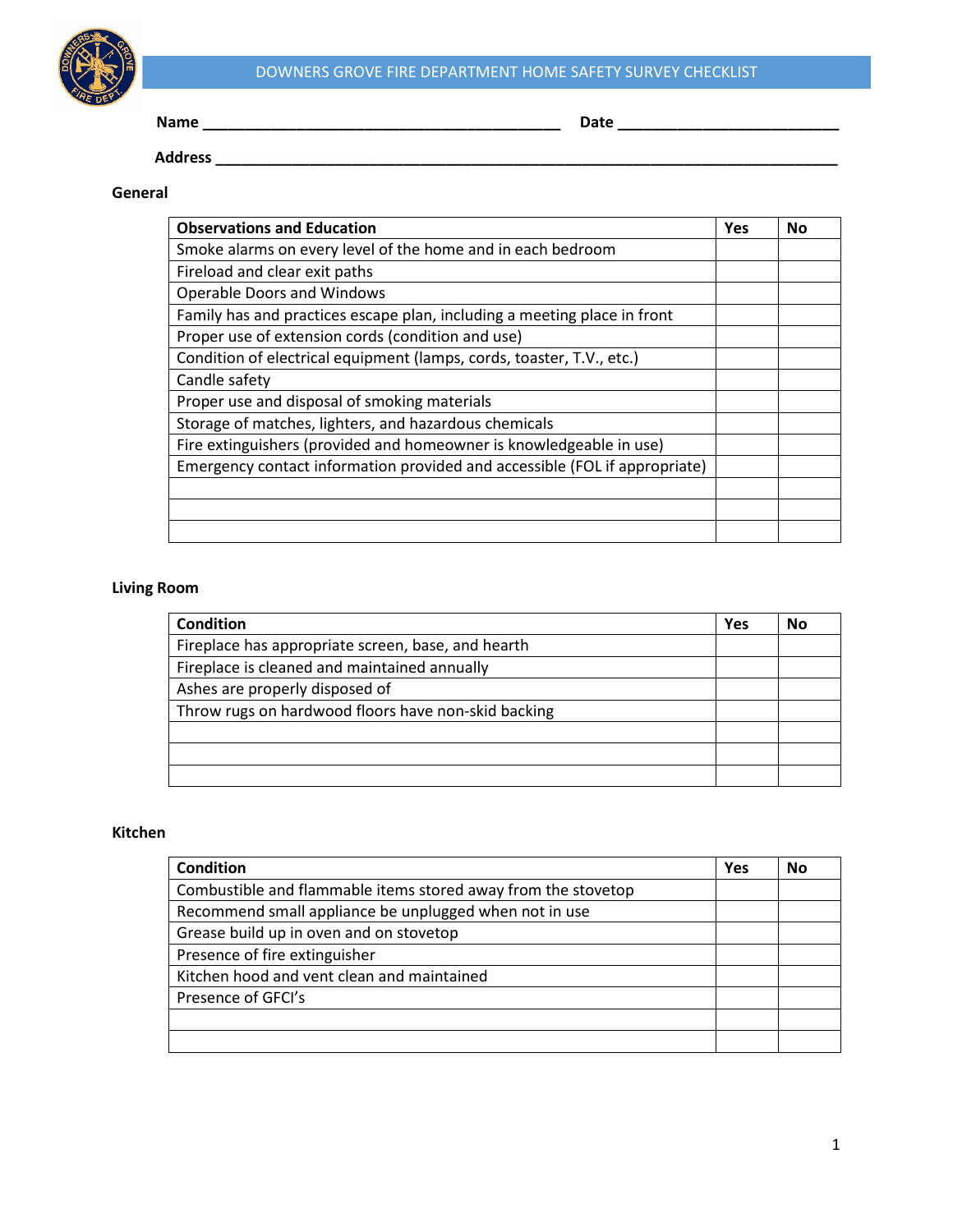

#### **Bathroom**

| <b>Condition</b>                         | Yes | No |
|------------------------------------------|-----|----|
| Presence of non-slip rugs on tile floors |     |    |
| Presence of GFCI's                       |     |    |
| Temperature setting for hot water heater |     |    |
|                                          |     |    |
|                                          |     |    |

#### **Bedrooms**

| <b>Condition</b>             | Yes | No |
|------------------------------|-----|----|
| Smoke alarms in each bedroom |     |    |
| Two ways out of each bedroom |     |    |
| Blocked exit paths           |     |    |
| Closet lighting arrangement  |     |    |
|                              |     |    |
|                              |     |    |

#### **Basement**

| <b>Condition</b>                            | Yes | No |
|---------------------------------------------|-----|----|
| Combustibles stored away from heating areas |     |    |
| Furnace filters clean                       |     |    |
| Fuse box (access, condition)                |     |    |
| Washer and Dryer grounded                   |     |    |
| Clothes Dryer (clean vents)                 |     |    |
| <b>Hot Water Heater</b>                     |     |    |
|                                             |     |    |
|                                             |     |    |

## **Outside the Home**

| Condition                                                      | <b>Yes</b> | No |
|----------------------------------------------------------------|------------|----|
| Address visible from street (at least 4" height per VODG code) |            |    |
| Proper storage of flammable liquids                            |            |    |
| Service door to attached garage (closed and solid core)        |            |    |
|                                                                |            |    |
|                                                                |            |    |
|                                                                |            |    |
|                                                                |            |    |